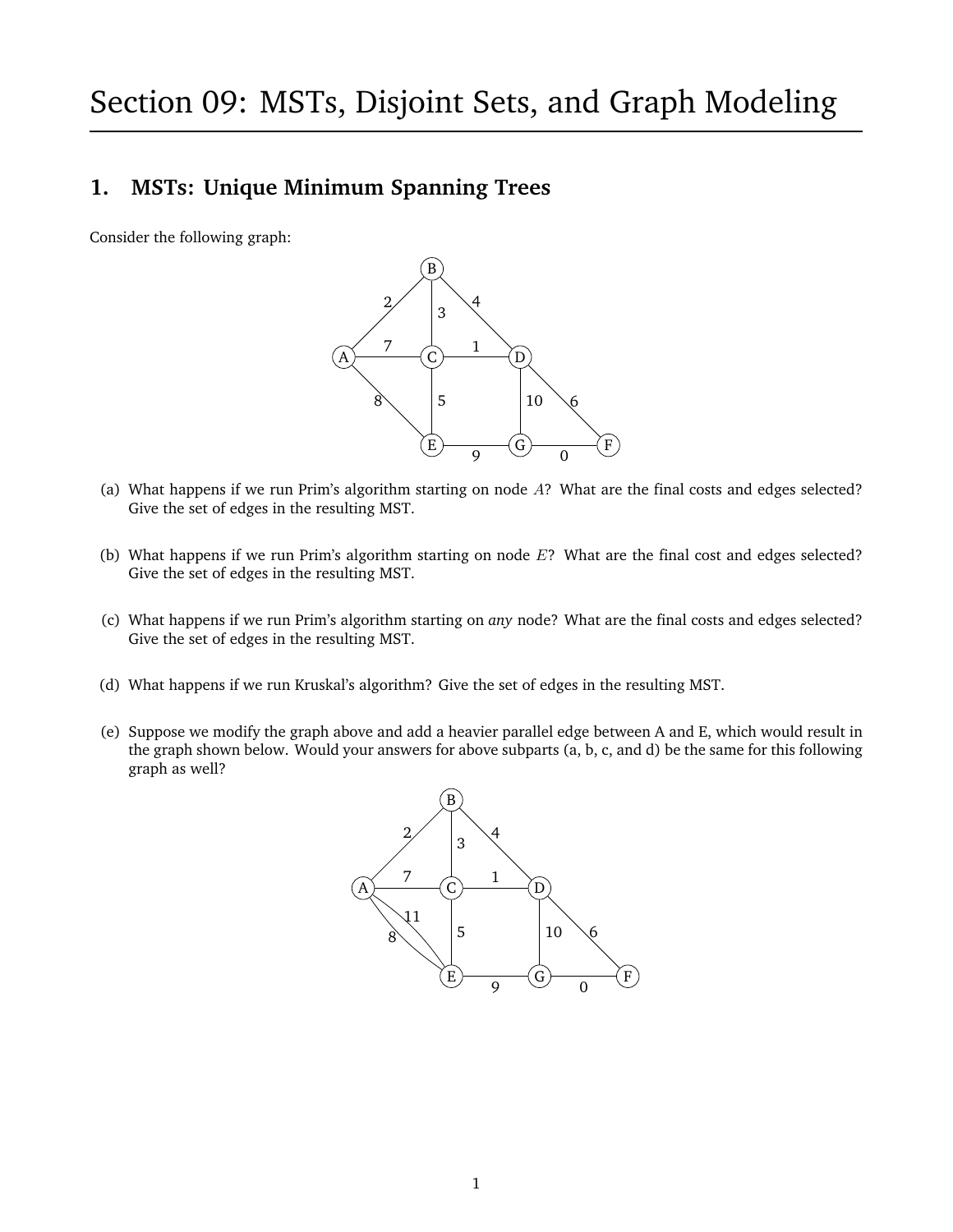#### **2. MSTs: True or False**

Answer each of these true/false questions about minimum spanning trees.

- (a) A MST contains a cycle.
- (b) If we remove an edge from a MST, the resulting subgraph is still a MST.
- (c) If we add an edge to a MST, the resulting subgraph is still a MST.
- (d) If there are V vertices in a given graph, a MST of that graph contains  $|V| 1$  edges.

# **3. MSTs: Kruskal's Algorithm**

Answer these questions about Kruskal's algorithm.

(a) Execute Kruskal's algorithm on the following graph. Fill the table.



(b) In this graph there are 6 vertices and 11 edges, and the for loop in the code for Kruskal's runs 11 times, a few more times after the MST is found. How would you optimize the pseudocode so the for loop terminates early, as soon as a valid MST is found.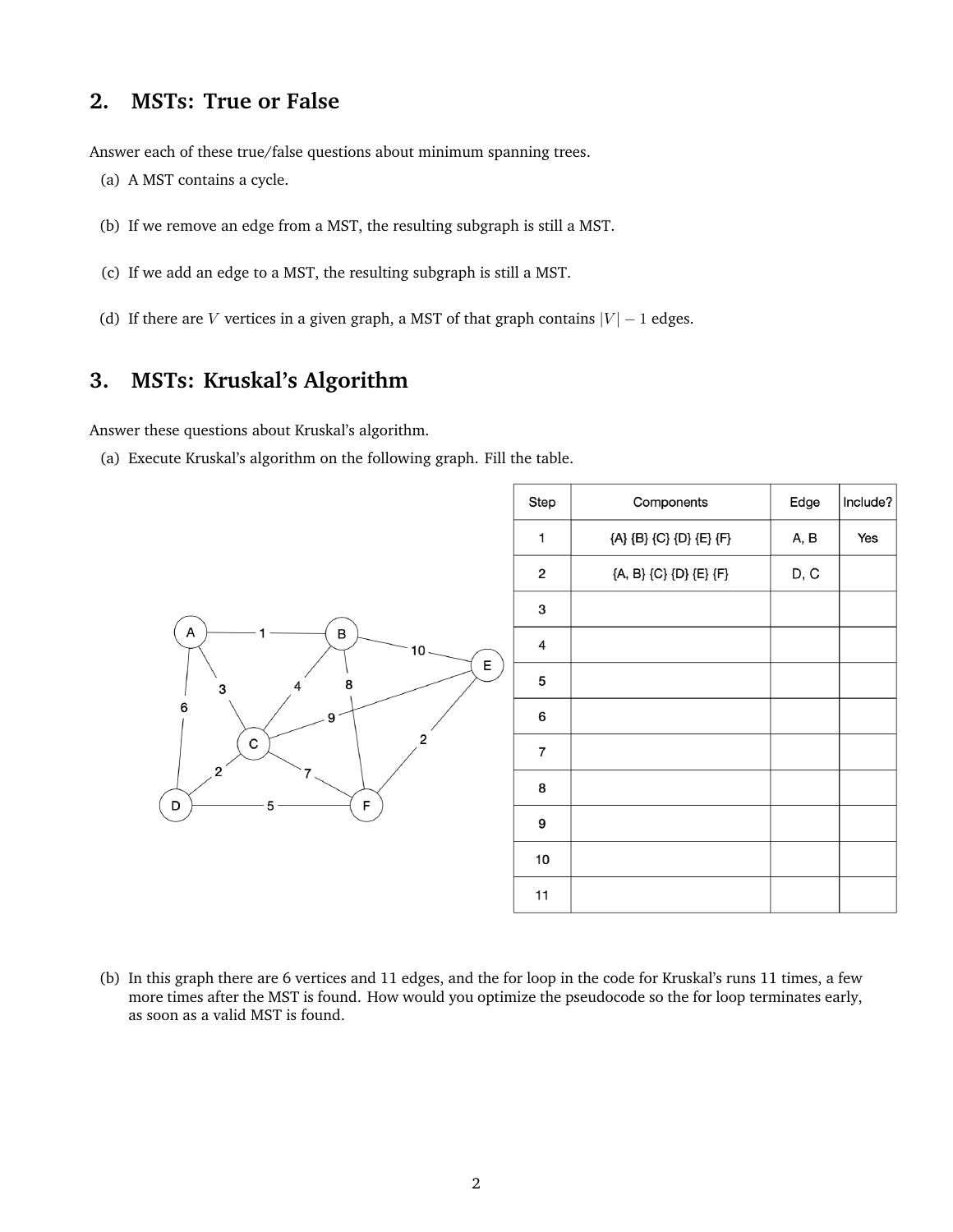#### **4. Disjoint Sets**

(a) Consider the following trees, which are a part of a disjoint set:



For these problems, use both the **union-by-rank** and **path compression** optimizations. Assume that the first tree has rank 3, the second has rank 0 and the last has rank 1.

- (i) Draw the resulting tree(s) after calling findSet(5) on the above. What value does the method return?
- (ii) Draw the final result of calling union(2,6) on the result of part (i).
- (b) Consider the disjoint-set shown below:



The ranks of trees from left to right are 2, 0, 2, 1.

What would be the result of the following calls on union if we add the "union-by-rank" and "path compression optimizations. Draw the forest at each stage with corresponding ranks for each tree

- (i) union(2, 13)
- (ii) union(4, 12)
- (iii) union(2, 8)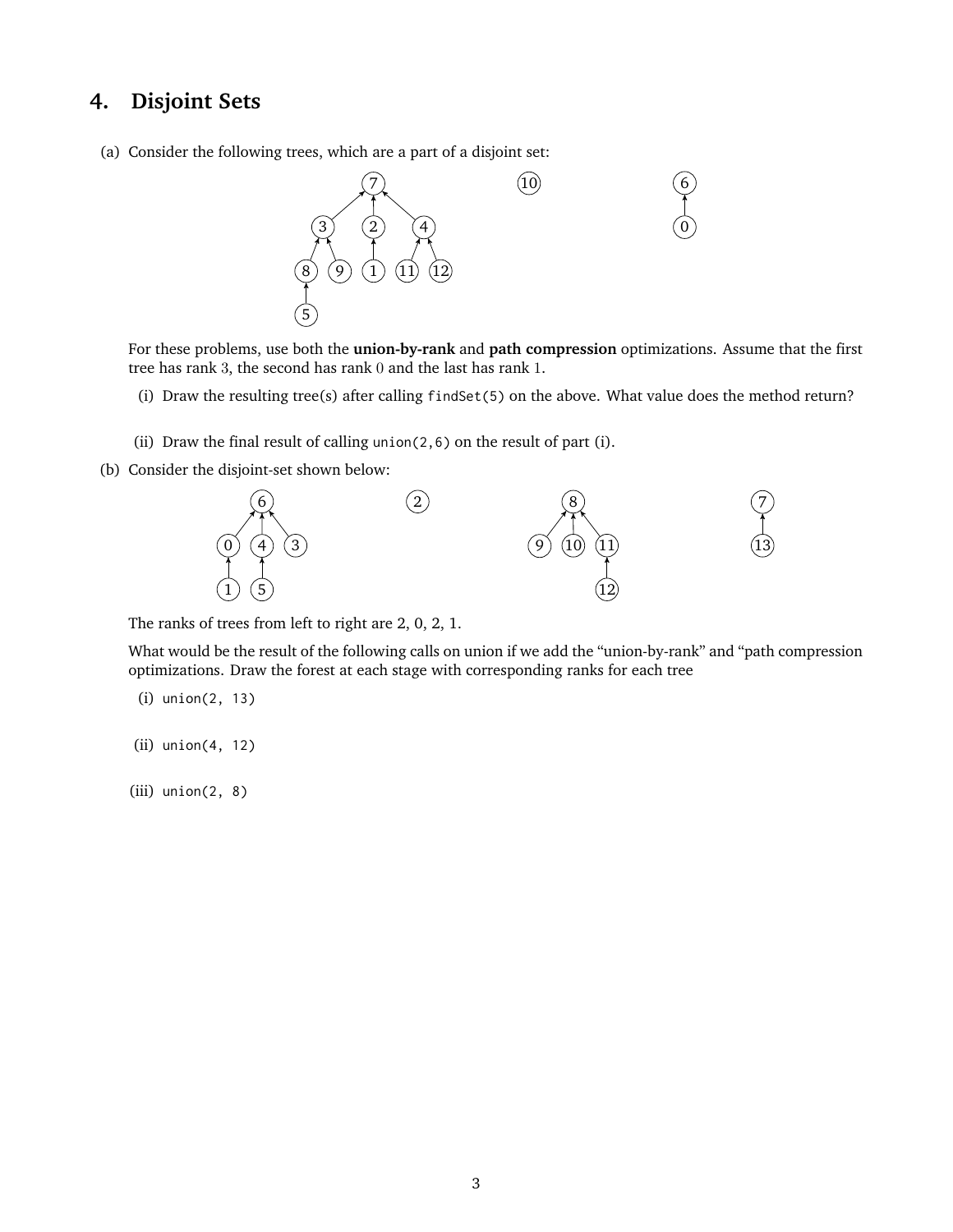# **5. Strongly Connected Components**

Give the strongly connected components of the following graph (you don't have to run any algorithm seen in class, just list the strongly connected components).



# **6. Topological sort**

(a) List three different topological orderings of the following graph. If no ordering exists, briefly explain why.

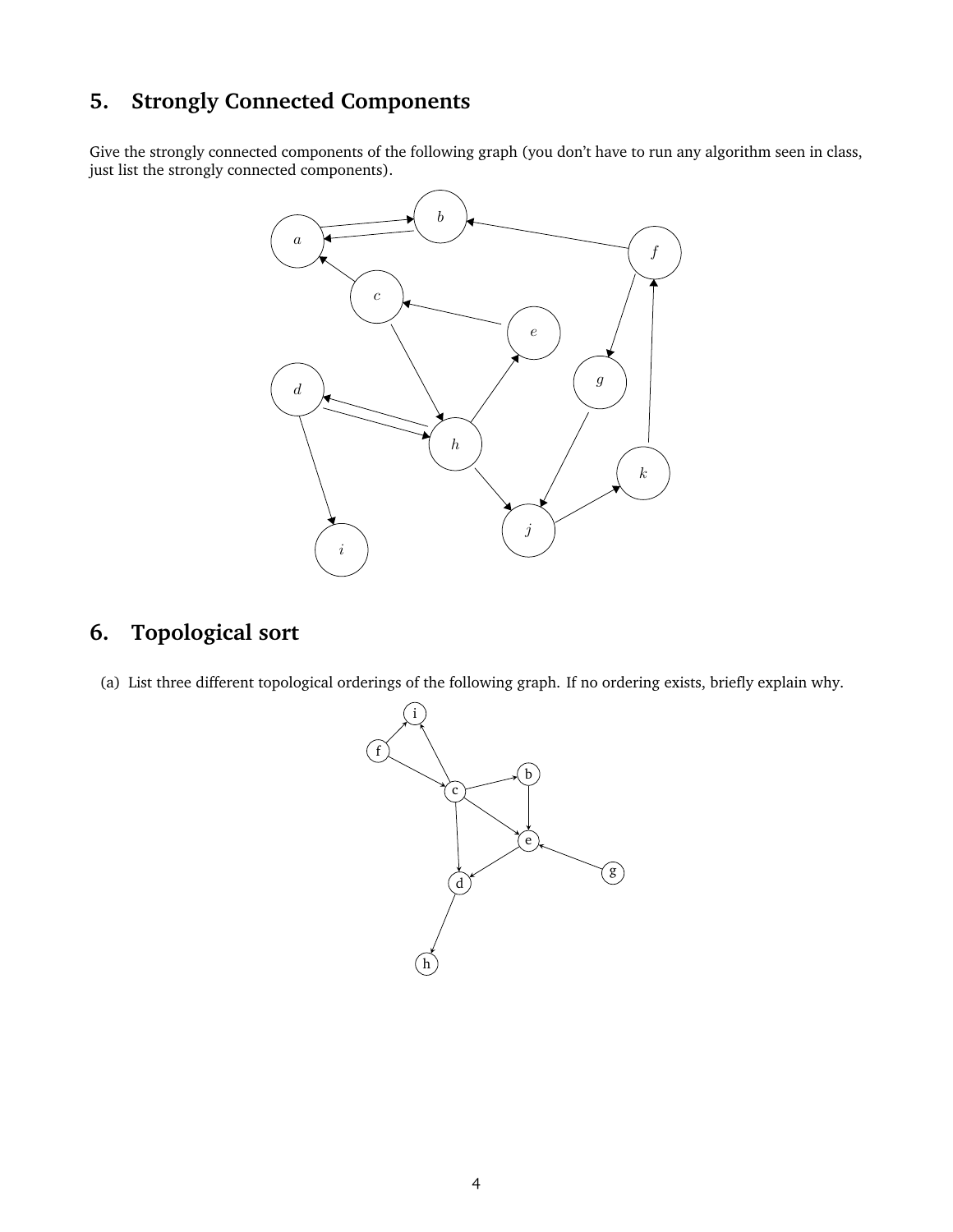(b) List three different topological orderings of the following graph. If no ordering exists, briefly explain why.



(c) List three different topological orderings of the following graph. If no ordering exists, briefly explain why.



# **7. Graph Modeling 1: DJ Kistra**

You've just landed your first big disk jockeying job as "DJ Kistra."

During your show you're playing "Shake It Off," and decide you want to slow things down with "Wildest Dreams." But you know that if you play two songs whose tempos differ by more than 10 beats per minute or if you play only a portion of a song, that the crowd will be very disappointed. Instead you'll need to find a list of songs to play to gradually get you to "Wildest Dreams." Your goal is to transition to "Wildest Dreams" as quickly as possible (in terms of seconds).

You have a list of all the songs you can play, their speeds in beats per minute, and the length of the songs in seconds.

- (a) Describe a graph you could construct to help you solve the problem. At the very least you'll want to mention what the vertices and edges are, and whether the edges are weighted or unweighted and directed or undirected.
- (b) Describe an algorithm to construct your graph from the previous part. You may assume your songs are stored in whatever data structure makes this part easiest. Assume you have access to a method makeEdge(v1,  $v^2$ , w) which creates an edge from v1 to v2 of weight w.
- (c) Describe an algorithm you could run on the graph you just constructed to find the list of songs you can play to get to "Wildest Dreams" the fastest without disappointing the crowd.